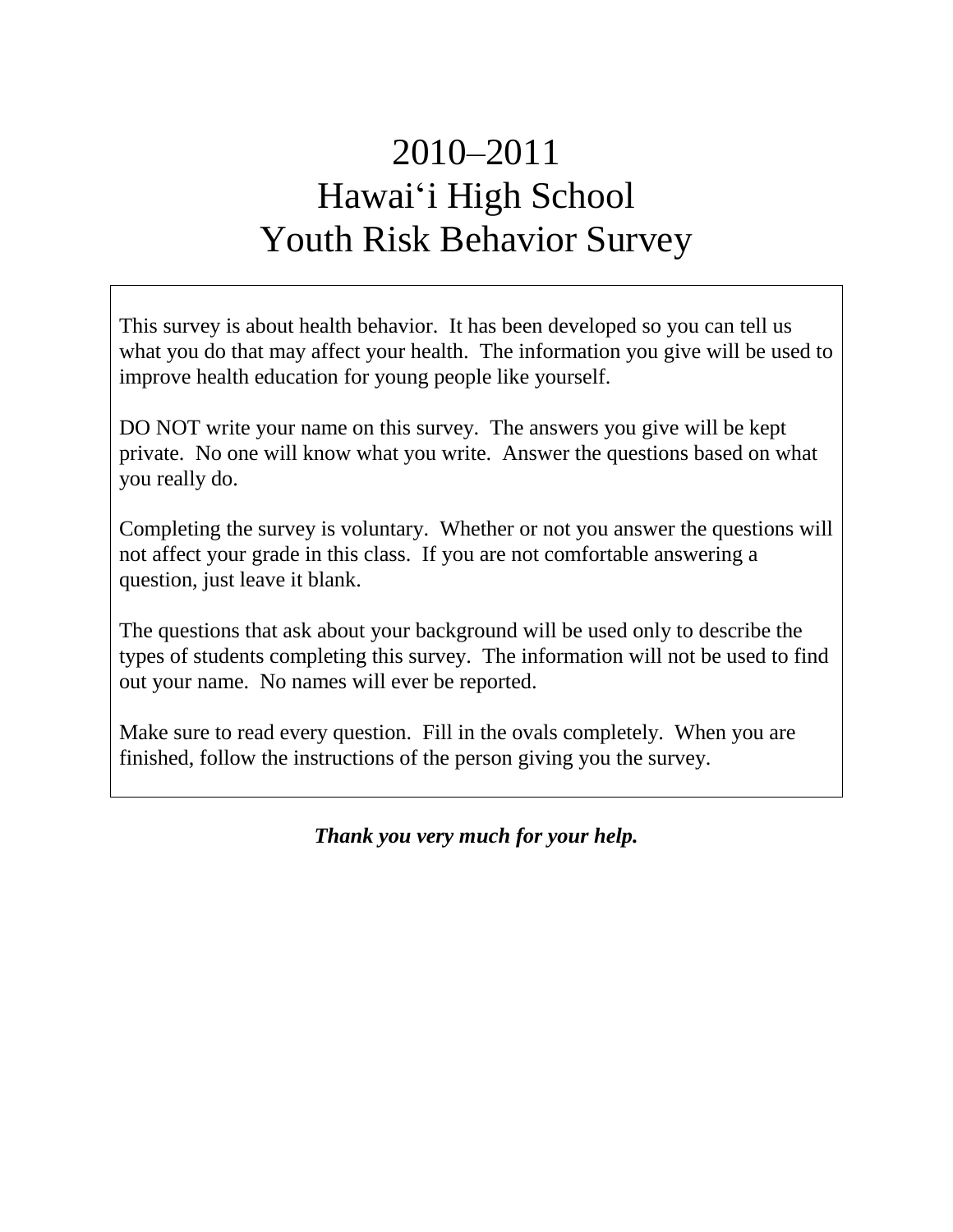#### **Directions**

- Use a #2 pencil only.
- **Make dark marks.**
- Fill in a response like this: A B  $\bullet$  D.
- **If you change your answer, erase your old answer completely.**
- 1. How old are you?
	- A. 12 years old or younger
	- B. 13 years old
	- C. 14 years old
	- D. 15 years old
	- E. 16 years old
	- F. 17 years old
	- G. 18 years old or older
- 2. What is your sex?
	- A. Female
	- B. Male
- 3. In what grade are you?
	- A. 9th grade
	- B. 10th grade
	- C. 11th grade
	- D. 12th grade
	- E. Ungraded or other grade
- 4. Are you Hispanic or Latino?
	- A. Yes
	- B. No
- 5. What is your race? **(Select one or more responses.)**
	- A. American Indian or Alaska Native
	- B. Black or African American
	- C. Filipino
	- D. Japanese
	- E. Native Hawaiian/Part Hawaiian
	- F. Other Asian
	- G. Other Pacific Islander
	- H. White

6. How tall are you without your shoes on? Directions: Write your height in the shaded blank boxes. Fill in the matching oval below each number.

| Example                      |               |  |
|------------------------------|---------------|--|
| Height                       |               |  |
| Feet                         | <b>Inches</b> |  |
| 5                            | 7             |  |
| $\overline{\textcircled{3}}$ | $^\copyright$ |  |
| ⊕                            | $_{\oplus}$   |  |
| ۰                            | $\mathcal{D}$ |  |
| $\frac{6}{2}$                | ℭ             |  |
|                              |               |  |
|                              | $\circledS$   |  |
|                              | ᠖             |  |
|                              |               |  |
|                              | ®             |  |
|                              | ⊚             |  |
|                              | $^\circledR$  |  |
|                              | (11           |  |

7. How much do you weigh without your shoes on?

Directions: Write your weight in the shaded blank boxes. Fill in the matching oval below each number.

| xampi |
|-------|
|       |

| Weight                     |                         |                         |  |
|----------------------------|-------------------------|-------------------------|--|
| <b>Pounds</b>              |                         |                         |  |
| $\overline{\mathbf{I}}$    | $\overline{\mathbf{5}}$ |                         |  |
| $\bigoplus_{i=1}^{\infty}$ | $^{\circledR}$          | $\frac{2}{0}$           |  |
| Ō                          | $\odot$                 | Œ                       |  |
| $\overline{O}$             | $\overline{c}$          |                         |  |
| $\overline{\circledS}$     | <sup>3</sup>            | G)                      |  |
|                            | $\bar{\textcircled{4}}$ | $\circledA$             |  |
|                            |                         | $\overline{\mathbb{S}}$ |  |
|                            | $_{\copyright}$         | $\overline{6}$          |  |
|                            | T                       | $\circledcirc$          |  |
|                            | ®                       | $^{\circledR}$          |  |
|                            | g                       | g                       |  |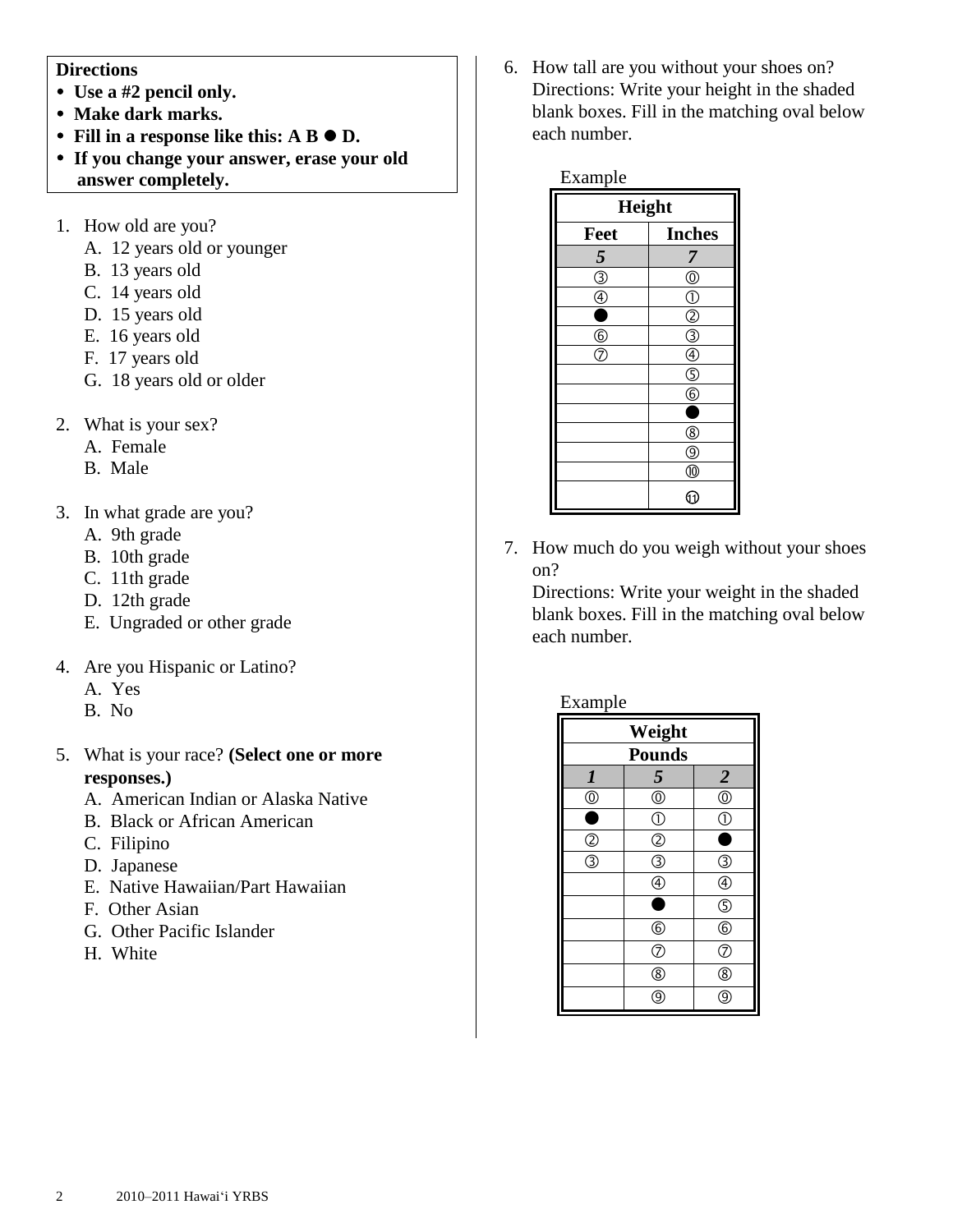- 8. Which one of these groups **best** describes you? (**Select only one response.**)
	- A. American Indian or Alaska Native
	- B. Black or African American
	- C. Filipino
	- D. Japanese
	- E. Native Hawaiian/Part Hawaiian
	- F. Other Asian
	- G. Other Pacific Islander
	- H. White
- 9. During the past 12 months, how would you describe your grades in school?
	- A. Mostly A's
	- B. Mostly B's
	- C. Mostly C's
	- D. Mostly D's
	- E. Mostly F's
	- F. None of these grades
	- G. Not sure

### **The next question asks about personal safety.**

- 10. **When you rode a bicycle** during the past 12 months, how often did you wear a helmet?
	- A. I did not ride a bicycle during the past 12 months
	- B. Never wore a helmet
	- C. Rarely wore a helmet
	- D. Sometimes wore a helmet
	- E. Most of the time wore a helmet
	- F. Always wore a helmet

#### **The next 9 questions ask about violence-related behaviors.**

- 11. During the past 30 days, on how many days did you carry **a weapon** such as a gun, knife, or club?
	- A. 0 days
	- B. 1 day
	- C. 2 or 3 days
	- D. 4 or 5 days
	- E. 6 or more days
- 12. During the past 30 days, on how many days did you carry a weapon such as a gun, knife, or club **on school property**?
	- A. 0 days
	- B. 1 day
	- C. 2 or 3 days
	- D. 4 or 5 days
	- E. 6 or more days
- 13. During the past 30 days, on how many days did you **not** go to school because you felt you would be unsafe at school or on your way to or from school?
	- A. 0 days
	- B. 1 day
	- C. 2 or 3 days
	- D. 4 or 5 days
	- E. 6 or more days
- 14. During the past 12 months, how many times has someone threatened or injured you with a weapon such as a gun, knife, or club **on school property**?
	- A. 0 times
	- B. 1 time
	- C. 2 or 3 times
	- D. 4 or 5 times
	- E. 6 or 7 times
	- F. 8 or 9 times
	- G. 10 or 11 times
	- H. 12 or more times
- 15. During the past 12 months, how many times were you in a physical fight?
	- A. 0 times
	- B. 1 time
	- C. 2 or 3 times
	- D. 4 or 5 times
	- E. 6 or 7 times
	- F. 8 or 9 times
	- G. 10 or 11 times
	- H. 12 or more times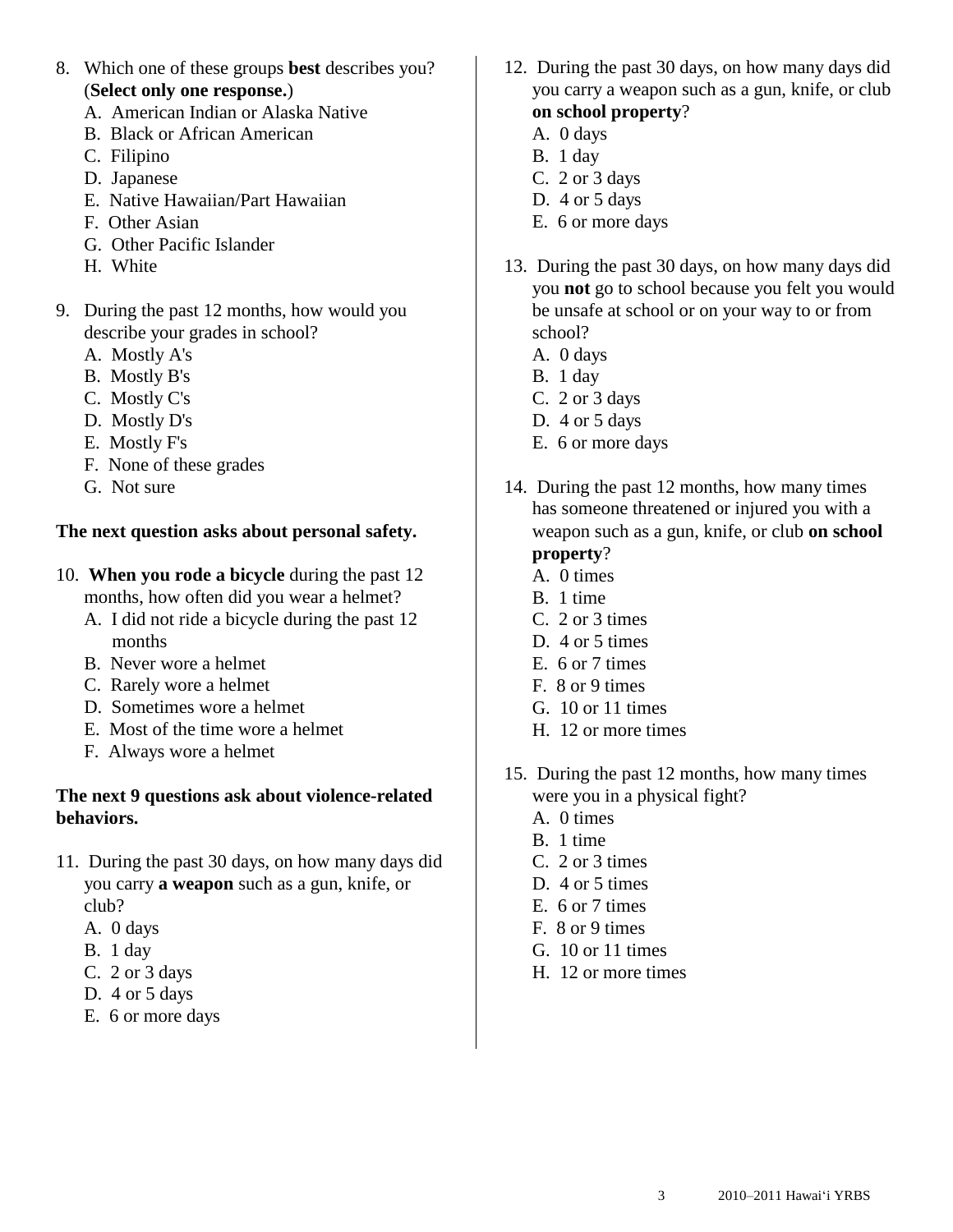- 16. During the past 12 months, how many times were you in a physical fight **on school property**?
	- A. 0 times
	- B. 1 time
	- C. 2 or 3 times
	- D. 4 or 5 times
	- E. 6 or 7 times
	- F. 8 or 9 times
	- G. 10 or 11 times
	- H. 12 or more times
- 17. During the past 12 months, did you have a boyfriend or girlfriend?
	- A. Yes
	- B. No
- 18. During the past 12 months, did your boyfriend or girlfriend ever hit, slap, or physically hurt you on purpose?
	- A. Yes
	- B. No
- 19. Have you ever been physically forced to have sexual intercourse when you did not want to?
	- A. Yes
	- B. No

**The next 2 questions ask about bullying. Bullying is when 1 or more students tease, threaten, spread rumors about, hit, shove, or hurt another student over and over again. It is not bullying when 2 students of about the same strength or power argue or fight or tease each other in a friendly way.**

- 20. During the past 12 months, have you ever been bullied **on school property**?
	- A. Yes
	- B. No
- 21. During the past 12 months, have you ever been **electronically** bullied? (Include being bullied through e-mail, chat rooms, instant messaging, Web sites, or texting.)
	- A. Yes
	- B. No

**The next 5 questions ask about sad feelings and attempted suicide. Sometimes people feel so depressed about the future that they may consider attempting suicide, that is, taking some action to end their own life.**

- 22. During the past 12 months, did you ever feel so sad or hopeless almost every day for **two weeks or more in a row** that you stopped doing some usual activities?
	- A. Yes
	- B. No
- 23. During the past 12 months, did you ever **seriously** consider attempting suicide? A. Yes B. No
- 24. During the past 12 months, did you make a plan about how you would attempt suicide? A. Yes
	- B. No
- 25. During the past 12 months, how many times did you actually attempt suicide?
	- A. 0 times
	- B. 1 time
	- C. 2 or 3 times
	- D. 4 or 5 times
	- E. 6 or more times
- 26. **If you attempted suicide** during the past 12 months, did any attempt result in an injury, poisoning, or overdose that had to be treated by a doctor or nurse?
	- A. **I did not attempt suicide** during the past 12 months
	- B. Yes
	- C. No

# **The next 11 questions ask about tobacco use.**

- 27. Have you ever tried cigarette smoking, even one or two puffs?
	- A. Yes
	- B. No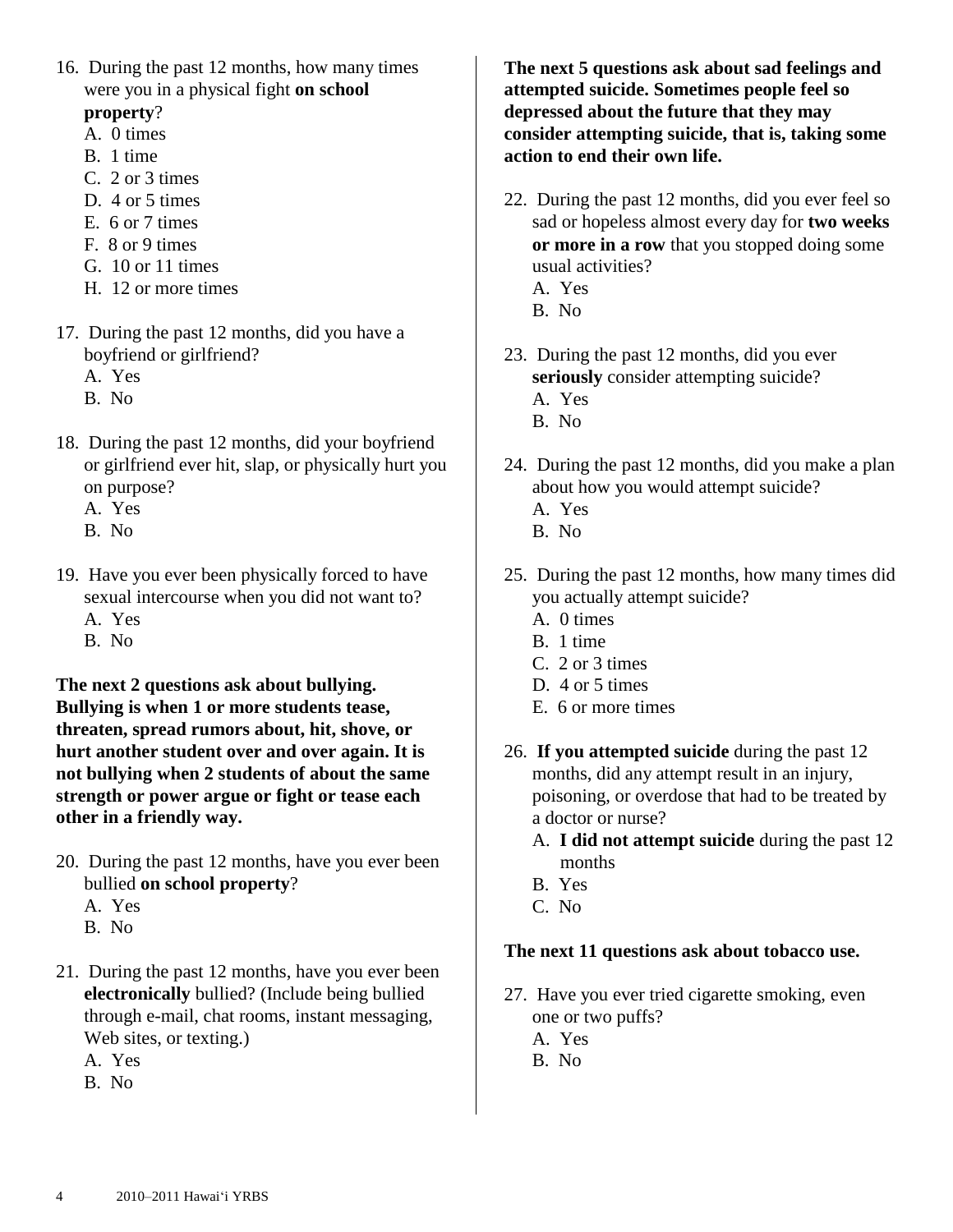- 28. How old were you when you smoked a whole cigarette for the first time?
	- A. I have never smoked a whole cigarette
	- B. 8 years old or younger
	- C. 9 or 10 years old
	- D. 11 or 12 years old
	- E. 13 or 14 years old
	- F. 15 or 16 years old
	- G. 17 years old or older
- 29. During the past 30 days, on how many days did you smoke cigarettes?
	- A. 0 days
	- B. 1 or 2 days
	- C. 3 to 5 days
	- D. 6 to 9 days
	- E. 10 to 19 days
	- F. 20 to 29 days
	- G. All 30 days
- 30. During the past 30 days, on the days you smoked, how many cigarettes did you smoke **per day**?
	- A. I did not smoke cigarettes during the past 30 days
	- B. Less than 1 cigarette per day
	- C. 1 cigarette per day
	- D. 2 to 5 cigarettes per day
	- E. 6 to 10 cigarettes per day
	- F. 11 to 20 cigarettes per day
	- G. More than 20 cigarettes per day
- 31. During the past 30 days, how did you **usually** get your own cigarettes? (Select only **one** response.)
	- A. I did not smoke cigarettes during the past 30 days
	- B. I bought them in a store such as a convenience store, supermarket, discount store, or gas station
	- C. I bought them from a vending machine
	- D. I gave someone else money to buy them for me
	- E. I borrowed (or bummed) them from someone else
	- F. A person 18 years old or older gave them to me
	- G. I took them from a store or family member
	- H. I got them some other way
- 32. During the past 30 days, on how many days did you smoke cigarettes **on school property**?
	- A. 0 days
	- B. 1 or 2 days
	- C. 3 to 5 days
	- D. 6 to 9 days
	- E. 10 to 19 days
	- F. 20 to 29 days
	- G. All 30 days
- 33. Have you ever smoked cigarettes daily, that is, at least one cigarette every day for 30 days?
	- A. Yes
	- B. No
- 34. During the past 12 months, did you ever try **to quit** smoking cigarettes?
	- A. I did not smoke during the past 12 months
	- B. Yes
	- C. No
- 35. During the past 30 days, on how many days did you use **chewing tobacco, snuff, or dip**, such as Redman, Levi Garrett, Beechnut, Skoal, Skoal Bandits, or Copenhagen?
	- A. 0 days
	- B. 1 or 2 days
	- C. 3 to 5 days
	- D. 6 to 9 days
	- E. 10 to 19 days
	- F. 20 to 29 days
	- G. All 30 days
- 36. During the past 30 days, on how many days did you use **chewing tobacco, snuff, or dip on school property**?
	- A. 0 days
	- B. 1 or 2 days
	- C. 3 to 5 days
	- D. 6 to 9 days
	- E. 10 to 19 days
	- F. 20 to 29 days
	- G. All 30 days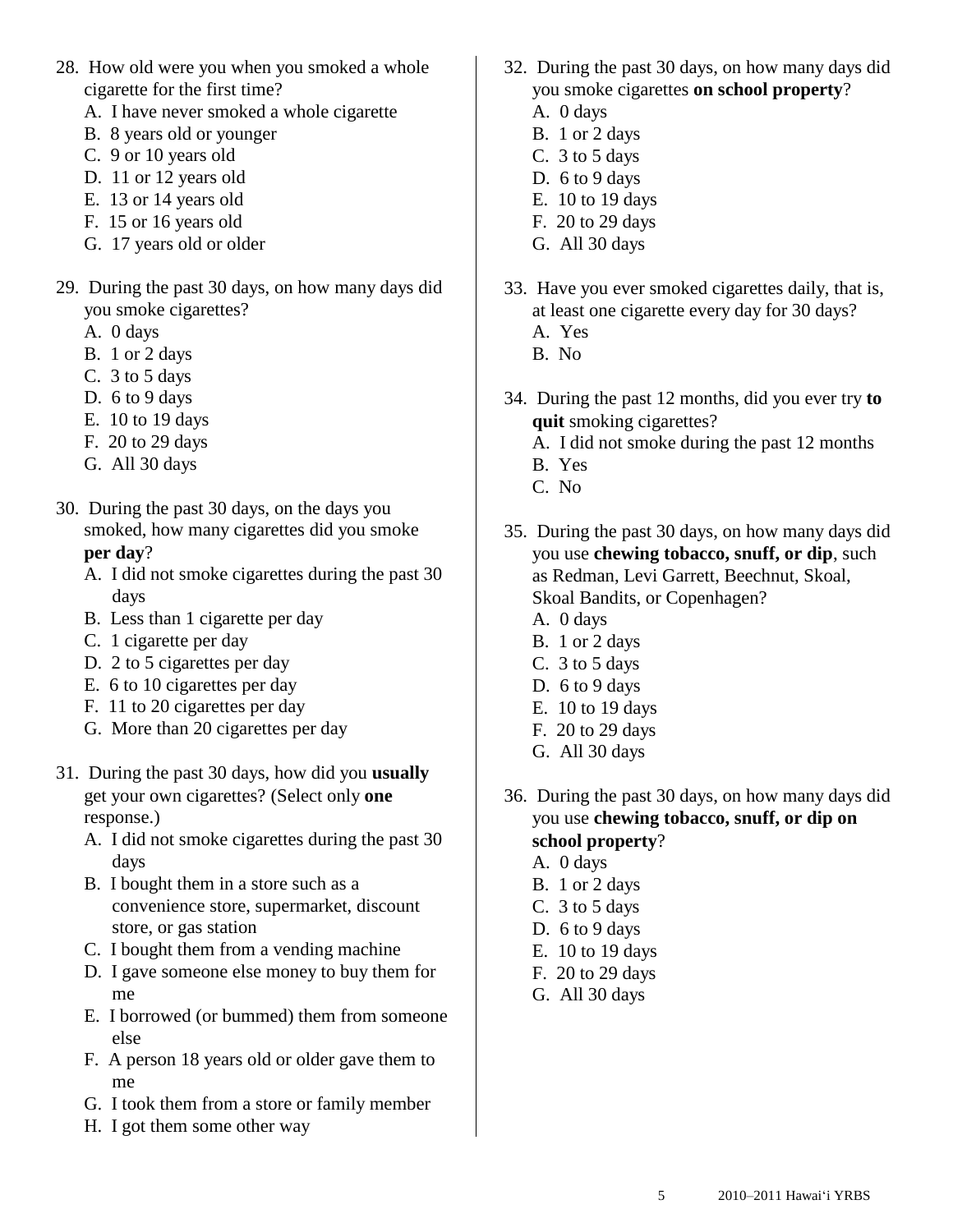- 37. During the past 30 days, on how many days did you smoke **cigars, cigarillos, or little cigars**?
	- A. 0 days
	- B. 1 or 2 days
	- C. 3 to 5 days
	- D. 6 to 9 days
	- E. 10 to 19 days
	- F. 20 to 29 days
	- G. All 30 days

**The next 7 questions ask about drinking alcohol. This includes drinking beer, wine, wine coolers, and liquor such as rum, gin, vodka, or whiskey. For these questions, drinking alcohol does not include drinking a few sips of wine for religious purposes.**

- 38. How old were you when you had your first drink of alcohol other than a few sips?
	- A. I have never had a drink of alcohol other than a few sips
	- B. 8 years old or younger
	- C. 9 or 10 years old
	- D. 11 or 12 years old
	- E. 13 or 14 years old
	- F. 15 or 16 years old
	- G. 17 years old or older
- 39. During the past 30 days, on how many days did you have at least one drink of alcohol?
	- A. 0 days
	- B. 1 or 2 days
	- C. 3 to 5 days
	- D. 6 to 9 days
	- E. 10 to 19 days
	- F. 20 to 29 days
	- G. All 30 days
- 40. During the past 30 days, on how many days did you have 5 or more drinks of alcohol in a row, that is, within a couple of hours?
	- A. 0 days
	- B. 1 day
	- C. 2 days
	- D. 3 to 5 days
	- E. 6 to 9 days
	- F. 10 to 19 days
	- G. 20 or more days
- 41. During the past 30 days, how did you **usually** get the alcohol you drank?
	- A. I did not drink alcohol during the past 30 days
	- B. I bought it in a store such as a liquor store, convenience store, supermarket, discount store, or gas station
	- C. I bought it at a restaurant, bar, or club
	- D. I bought it at a public event such as a concert or sporting event
	- E. I gave someone else money to buy it for me
	- F. Someone gave it to me
	- G. I took it from a store or family member
	- H. I got it some other way
- 42. During the past 30 days, on how many days did you have at least one drink of alcohol **on school property**?
	- A. 0 days
	- B. 1 or 2 days
	- C. 3 to 5 days
	- D. 6 to 9 days
	- E. 10 to 19 days
	- F. 20 to 29 days
	- G. All 30 days
- 43. During the past 12 months, how many of your 4 best friends have tried beer, wine, or hard liquor (such as rum, gin, vodka, or whiskey) when their parents did not know about it?
	- A. 0
	- B. 1
	- C. 2
	- D. 3
	- E. 4
	- F. Not sure
- 44. How wrong do your parents feel it would be for you to drink beer, wine, or hard liquor (such as rum, gin, vodka, or whiskey) regularly?
	- A. Very wrong
	- B. Wrong
	- C. A little bit wrong
	- D. Not at all wrong
	- E. Not sure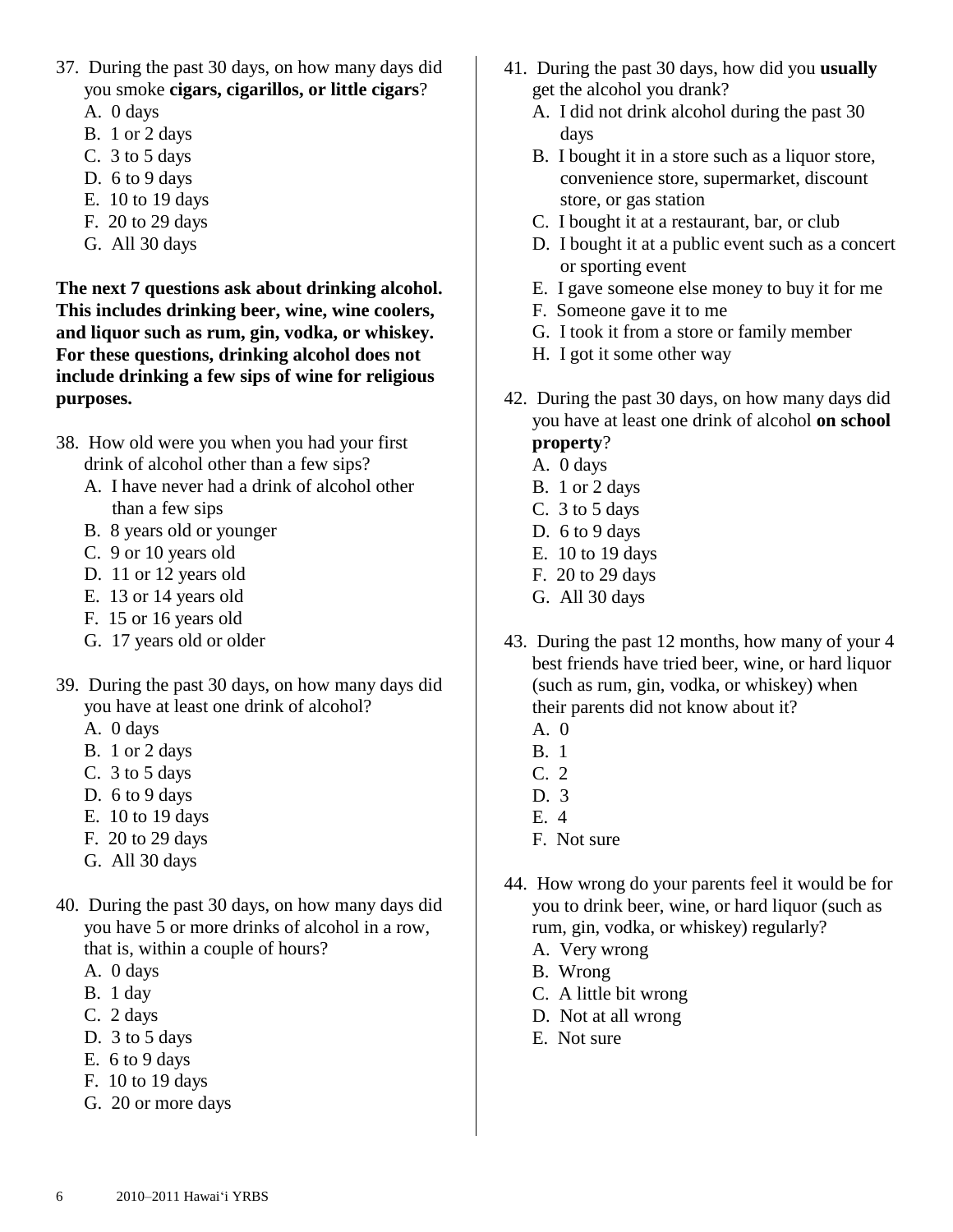**The next 3 questions ask about marijuana use. Marijuana also is called grass, pot or** *pakalōlō***.**

- 45. How old were you when you tried marijuana for the first time?
	- A. I have never tried marijuana
	- B. 8 years old or younger
	- C. 9 or 10 years old
	- D. 11 or 12 years old
	- E. 13 or 14 years old
	- F. 15 or 16 years old
	- G. 17 years old or older
- 46. During the past 30 days, how many times did you use marijuana?
	- A. 0 times
	- B. 1 or 2 times
	- C. 3 to 9 times
	- D. 10 to 19 times
	- E. 20 to 39 times
	- F. 40 or more times
- 47. During the past 30 days, how many times did you use marijuana **on school property**?
	- A. 0 times
	- B. 1 or 2 times
	- C. 3 to 9 times
	- D. 10 to 19 times
	- E. 20 to 39 times
	- F. 40 or more times

# **The next 6 questions ask about other drugs.**

- 48. During your life, how many times have you used **any** form of cocaine, including powder, crack, or freebase?
	- A. 0 times
	- B. 1 or 2 times
	- C. 3 to 9 times
	- D. 10 to 19 times
	- E. 20 to 39 times
	- F. 40 or more times
- 49. During your life, how many times have you sniffed glue, breathed the contents of aerosol spray cans, or inhaled any paints or sprays to get high?
	- A. 0 times
	- B. 1 or 2 times
	- C. 3 to 9 times
	- D. 10 to 19 times
	- E. 20 to 39 times
	- F. 40 or more times
- 50. During your life, how many times have you used **methamphetamines** (also called speed, crystal, crank, or ice)?
	- A. 0 times
	- B. 1 or 2 times
	- C. 3 to 9 times
	- D. 10 to 19 times
	- E. 20 to 39 times
	- F. 40 or more times
- 51. During your life, how many times have you used **ecstasy** (also called MDMA)?
	- A. 0 times
	- B. 1 or 2 times
	- C. 3 to 9 times
	- D. 10 to 19 times
	- E. 20 to 39 times
	- F. 40 or more times
- 52. During your life, how many times have you taken a **prescription drug** (such as OxyContin, Percocet, Vicodin, codeine, Adderall, Ritalin, or Xanax) without a doctor's prescription?
	- A. 0 times
	- B. 1 or 2 times
	- C. 3 to 9 times
	- D. 10 to 19 times
	- E. 20 to 39 times
	- F. 40 or more times
- 53. During the past 12 months, has anyone offered, sold, or given you an illegal drug **on school property**? A. Yes
	- B. No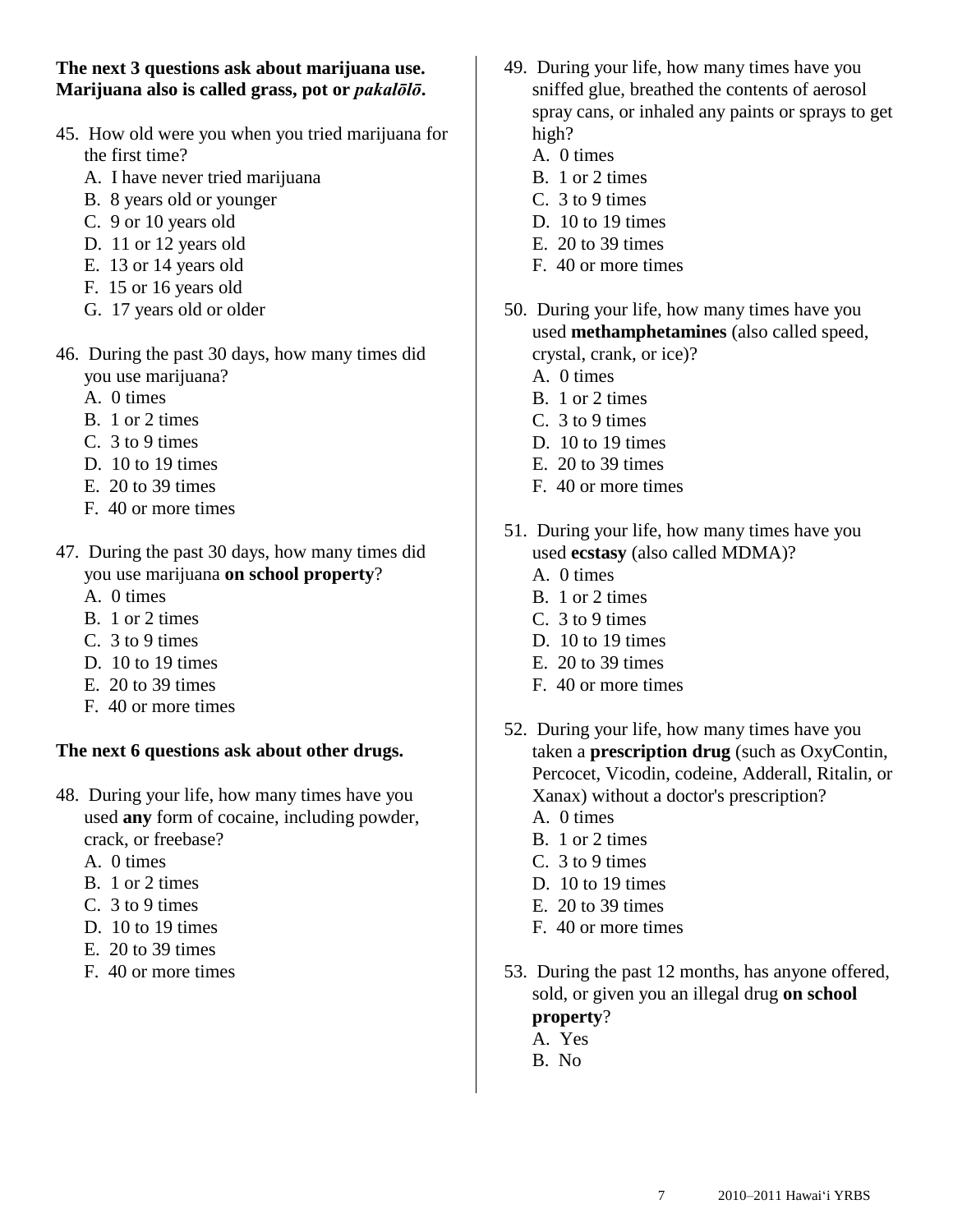### **The next 8 questions ask about alcohol and drugs.**

- 54. During the past 30 days, have you been in a vehicle driven by someone, including yourself, who had been using alcohol or other drugs? A. Yes
	- B. No
- 55. Do you ever use alcohol or drugs to relax, feel better about yourself, or fit in?
	- A. Yes
	- B. No
- 56. Do you ever use alcohol or drugs while you are alone?
	- A. Yes
	- B. No
- 57. Do you ever forget things you did while using alcohol or drugs?
	- A. Yes
	- B. No
- 58. Do your family or friends ever tell you that you should cut down on your drinking or drug use?
	- A. Yes
	- B. No
- 59. Have you ever gotten into trouble while you were using alcohol or drugs?
	- A. Yes
	- B. No
- 60. If you thought that your alcohol or drug use was causing you problems, would you seek help from a counselor or doctor?
	- A. Yes
	- B. No
- 61. How many adults do you know who got drunk or high during the past 12 months?
	- A. 0 adults
	- B. 1 adult
	- C. 2 adults
	- D. 3 adults
	- E. 4 adults
	- F. 5 or more adults

# **The next 11 questions ask about sexual behavior.**

- 62. Have you ever had sexual intercourse?
	- A. Yes
	- B. No
- 63. How old were you when you had sexual intercourse for the first time?
	- A. I have never had sexual intercourse
	- B. 11 years old or younger
	- C. 12 years old
	- D. 13 years old
	- E. 14 years old
	- F. 15 years old
	- G. 16 years old
	- H. 17 years old or older
- 64. During your life, with how many people have you had sexual intercourse?
	- A. I have never had sexual intercourse
	- B. 1 person
	- C. 2 people
	- D. 3 people
	- E. 4 people
	- F. 5 people
	- G. 6 or more people
- 65. During the past 3 months, with how many people did you have sexual intercourse?
	- A. I have never had sexual intercourse
	- B. I have had sexual intercourse, but not during the past 3 months
	- C. 1 person
	- D. 2 people
	- E. 3 people
	- F. 4 people
	- G. 5 people
	- H. 6 or more people
- 66. Did you drink alcohol or use drugs before you had sexual intercourse the **last time**?
	- A. I have never had sexual intercourse
	- B. Yes
	- C. No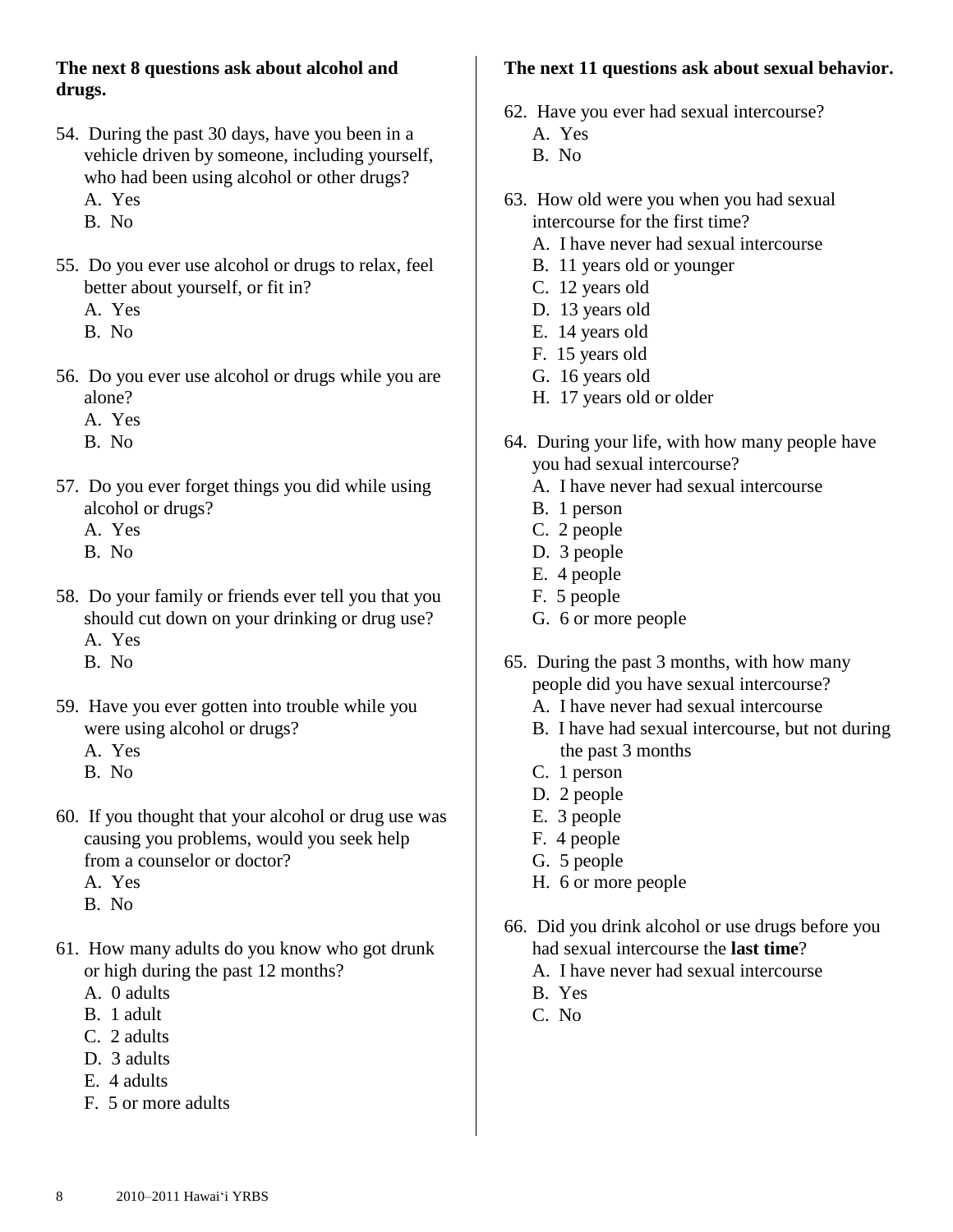- 67. The **last time** you had sexual intercourse, did you or your partner use a condom?
	- A. I have never had sexual intercourse
	- B. Yes
	- C. No
- 68. The **last time** you had sexual intercourse, what **one** method did you or your partner use to **prevent pregnancy**? (Select only **one**  response.)
	- A. I have never had sexual intercourse
	- B. No method was used to prevent pregnancy
	- C. Birth control pills
	- D. Condoms
	- E. Depo-Provera (or any injectable birth control), Nuva Ring (or any birth control ring), Implanon (or any implant), or any IUD
	- F. Withdrawal
	- G. Some other method
	- H. Not sure
- 69. Have you ever had oral sex?
	- A. Yes
	- B. No
- 70. Have you ever had anal sex?
	- A. Yes
	- B. No
- 71. During your life, with whom have you had sexual contact?
	- A. I have never had sexual contact
	- B. Females
	- C. Males
	- D. Females and males
- 72. Which of the following best describes you?
	- A. Heterosexual (straight)
	- B. Gay or lesbian
	- C. Bisexual
	- D. Not sure

#### **The next 5 questions ask about body weight.**

- 73. How do **you** describe your weight?
	- A. Very underweight
	- B. Slightly underweight
	- C. About the right weight
	- D. Slightly overweight
	- E. Very overweight
- 74. Which of the following are you trying to do about your weight?
	- A. **Lose** weight
	- B. **Gain** weight
	- C. **Stay** the same weight
	- D. I am **not trying to do anything** about my weight
- 75. During the past 30 days, did you **go without eating for 24 hours or more** (also called fasting) to lose weight or to keep from gaining weight?
	- A. Yes
	- B. No
- 76. During the past 30 days, did you **take any diet pills, powders, or liquids** without a doctor's advice to lose weight or to keep from gaining weight? (Do **not** include meal replacement products such as Slim Fast.) A. Yes
	- B. No
- 77. During the past 30 days, did you **vomit or take laxatives** to lose weight or to keep from gaining weight? A. Yes
	- B. No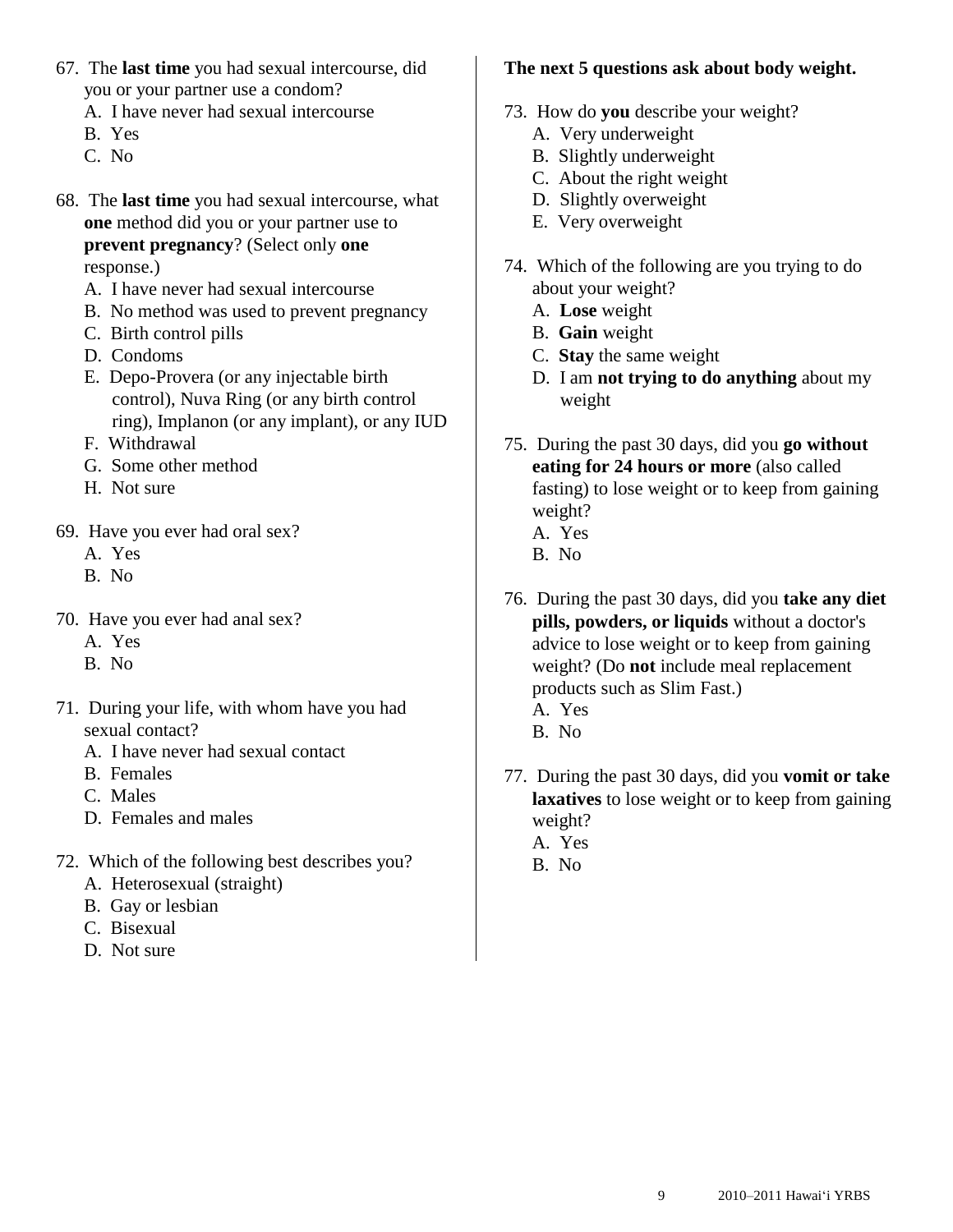**The next 8 questions ask about food you ate or drank during the past 7 days. Think about all the meals and snacks you had from the time you got up until you went to bed. Be sure to include food you ate at home, at school, at restaurants, or anywhere else.**

- 78. During the past 7 days, how many times did you drink **100% fruit juices** such as orange juice, apple juice, or grape juice? (Do **not** count punch, Kool-Aid, sports drinks, or other fruitflavored drinks.)
	- A. I did not drink 100% fruit juice during the past 7 days
	- B. 1 to 3 times during the past 7 days
	- C. 4 to 6 times during the past 7 days
	- D. 1 time per day
	- E. 2 times per day
	- F. 3 times per day
	- G. 4 or more times per day
- 79. During the past 7 days, how many times did you eat **fruit**? (Do **not** count fruit juice.)
	- A. I did not eat fruit during the past 7 days
	- B. 1 to 3 times during the past 7 days
	- C. 4 to 6 times during the past 7 days
	- D. 1 time per day
	- E. 2 times per day
	- F. 3 times per day
	- G. 4 or more times per day
- 80. During the past 7 days, how many times did you eat **green salad**?
	- A. I did not eat green salad during the past 7 days
	- B. 1 to 3 times during the past 7 days
	- C. 4 to 6 times during the past 7 days
	- D. 1 time per day
	- E. 2 times per day
	- F. 3 times per day
	- G. 4 or more times per day
- 81. During the past 7 days, how many times did you eat **potatoes**? (Do **not** count french fries, fried potatoes, or potato chips.) A. I did not eat potatoes during the past 7 days
	- B. 1 to 3 times during the past 7 days
	- C. 4 to 6 times during the past 7 days
	- D. 1 time per day
	- E. 2 times per day
	- F. 3 times per day
	- G. 4 or more times per day
- 82. During the past 7 days, how many times did you eat **carrots**?
	- A. I did not eat carrots during the past 7 days
	- B. 1 to 3 times during the past 7 days
	- C. 4 to 6 times during the past 7 days
	- D. 1 time per day
	- E. 2 times per day
	- F. 3 times per day
	- G. 4 or more times per day
- 83. During the past 7 days, how many times did you eat **other vegetables**? (Do **not** count green salad, potatoes, or carrots.)
	- A. I did not eat other vegetables during the past 7 days
	- B. 1 to 3 times during the past 7 days
	- C. 4 to 6 times during the past 7 days
	- D. 1 time per day
	- E. 2 times per day
	- F. 3 times per day
	- G. 4 or more times per day
- 84. During the past 7 days, how many times did you drink a **can, bottle, or glass of soda or pop**, such as Coke, Pepsi, or Sprite? (Do **not** count diet soda or diet pop.)
	- A. I did not drink soda or pop during the past 7 days
	- B. 1 to 3 times during the past 7 days
	- C. 4 to 6 times during the past 7 days
	- D. 1 time per day
	- E. 2 times per day
	- F. 3 times per day
	- G. 4 or more times per day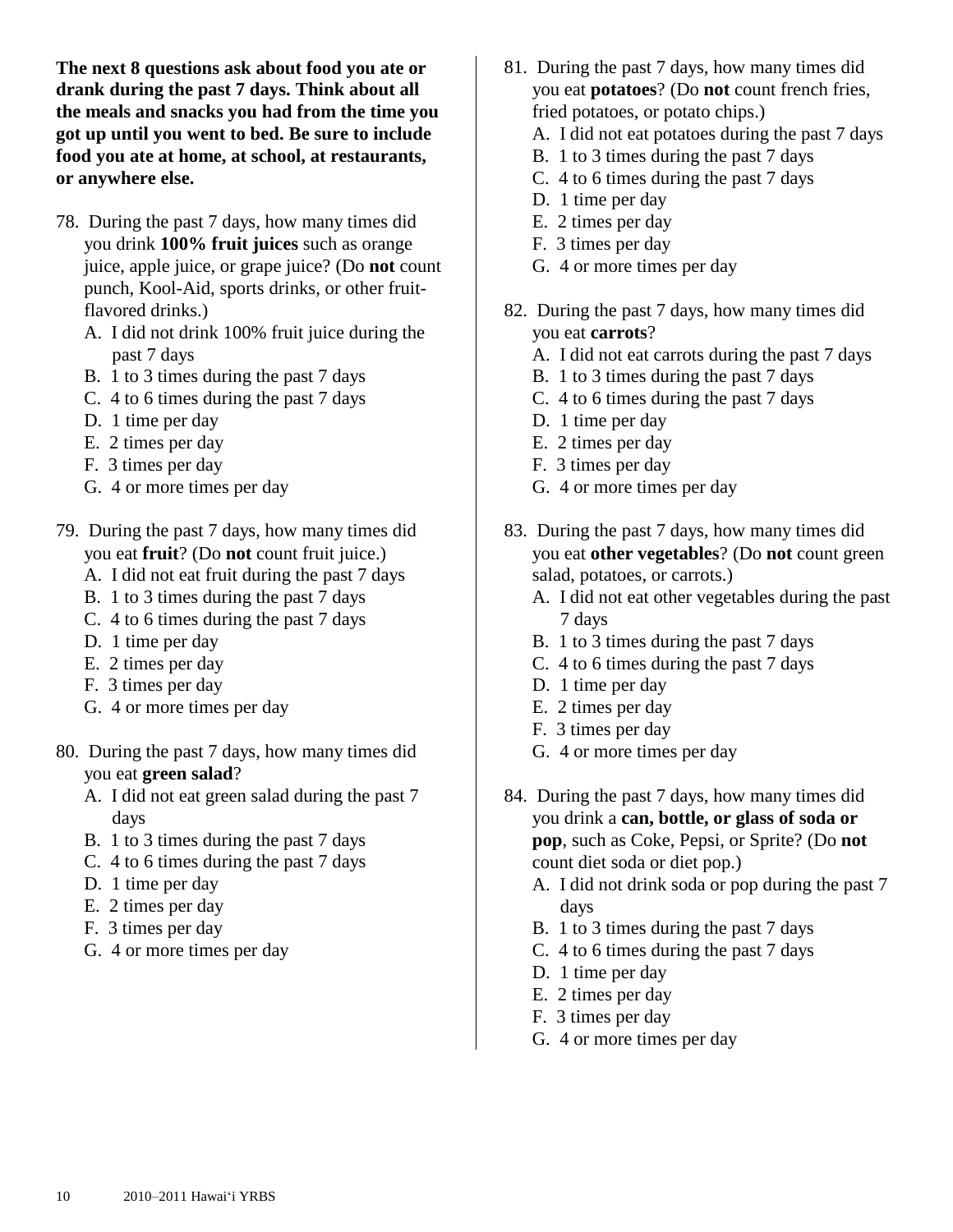- 85. During the past 7 days, how many **glasses of milk** did you drink? (Count the milk you drank in a glass or cup, from a carton, or with cereal. Count the half pint of milk served at school as equal to one glass.)
	- A. I did not drink milk during the past 7 days
	- B. 1 to 3 glasses during the past 7 days
	- C. 4 to 6 glasses during the past 7 days
	- D. 1 glass per day
	- E. 2 glasses per day
	- F. 3 glasses per day
	- G. 4 or more glasses per day

# **The next 5 questions ask about physical activity.**

- 86. During the past 7 days, on how many days were you physically active for a total of **at least 60 minutes per day**? (Add up all the time you spent in any kind of physical activity that increased your heart rate and made you breathe hard some of the time.)
	- A. 0 days
	- B. 1 day
	- C. 2 days
	- D. 3 days
	- E. 4 days
	- F. 5 days
	- G. 6 days
	- H. 7 days
- 87. On an average school day, how many hours do you watch TV?
	- A. I do not watch TV on an average school day
	- B. Less than 1 hour per day
	- C. 1 hour per day
	- D. 2 hours per day
	- E. 3 hours per day
	- F. 4 hours per day
	- G. 5 or more hours per day
- 88. On an average school day, how many hours do you play video or computer games or use a computer for something that is not school work? (Include activities such as Xbox, PlayStation, Nintendo DS, iPod touch, Facebook, and the Internet.)
	- A. I do not play video or computer games or use a computer for something that is not school work
	- B. Less than 1 hour per day
	- C. 1 hour per day
	- D. 2 hours per day
	- E. 3 hours per day
	- F. 4 hours per day
	- G. 5 or more hours per day
- 89. In an average week when you are in school, on how many days do you go to physical education (PE) classes?
	- A. 0 days
	- B. 1 day
	- C. 2 days
	- D. 3 days
	- E. 4 days
	- F. 5 days
- 90. During the past 12 months, on how many sports teams did you play? (Count any teams run by your school or community groups.)
	- A. 0 teams
	- B. 1 team
	- C. 2 teams
	- D. 3 or more teams

### **The next 9 questions ask about other healthrelated topics.**

- 91. How many tattoos do you have?
	- A. 0 tattoos
	- B. 1 tattoo
	- C. 2 tattoos
	- D. 3 or more tattoos